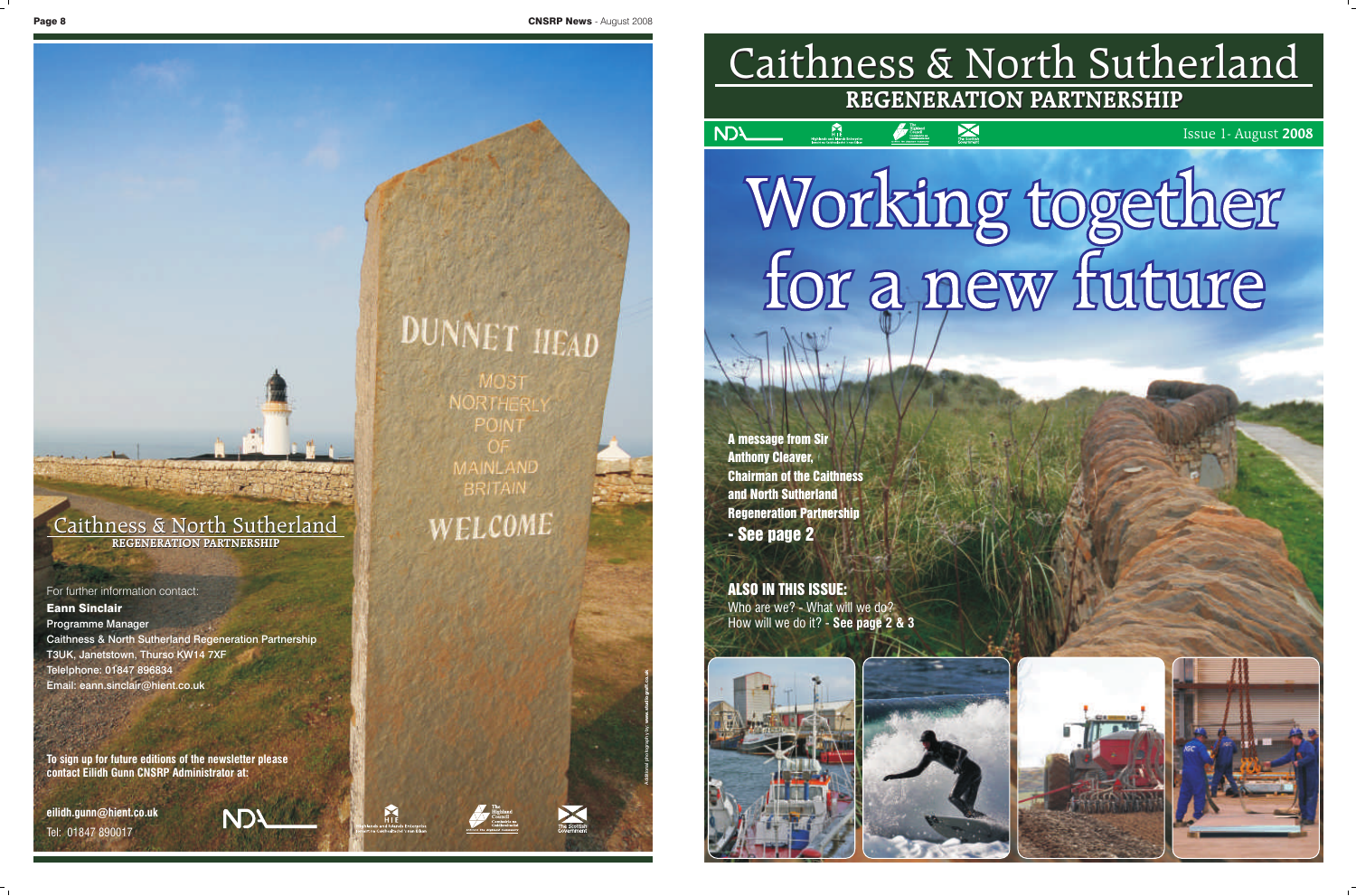It gives me great pleasure to welcome you to the first edition of the regeneration partnership newsletter.

As the recently appointed chairman of the executive board, I am greatly impressed by the 'can-do' attitude of everyone I have had the pleasure to meet and work with.

A tremendous effort is being made by a variety of organisations, community groups and individuals to work, help and support the regeneration of this beautiful part of the country.

Of course, change brings uncertainty and a level of

frustration when the future isn't obvious. Let me re-assure you that a huge amount of work is already underway which will become the building blocks to secure a future for you, your children and your children's children.

The transition will not take place overnight but, while we need to act now to offset the impact of the rundown of the Dounreay site, time is still on our side.

The key to success is working together – everyone with a vested interest in the community – and that means everyone who works and lives here. To be successful, personal agendas must be set aside and we must all work together to sell the area.

You have a highly skilled workforce, the Pentland Firth on your doorstep, a way of life that is second to none and a great place to bring up your children in a safe environment, something which is sadly becoming more uncommon in this day and age.

The **Senior Officers' Group** is responsible for ensuring the work is implemented. It has the responsibility to commit resources on behalf of its respective organisations and to be accountable for the implementation of agreed actions and projects within specific timescales. This team has more local representatives of the key partners and may also involve other key partners as required.

We all need to start being confident about the future – that means we must all begin to talk about the future with confidence and we must not be afraid to shout about what we have to offer.

The **Executive Board** comprises the senior executives from the main partner agencies, and meets on a quarterly basis to oversee delivery of the strategy and action plan.

**A message from Sir Anthony Cleaver, Chairman of the Caithness and North Sutherland Regeneration Partnership**



"From North Highlands to the World – we're open for business."

# **The Caithness & North Sutherland Regeneration Partnership**

# Who are we? - What will we do? How will we do it?

The Caithness and North Sutherland Regeneration Partnership was created in 2007 to lead a united effort to move our local economy away from its dependence on the nuclear industry.

The Partnership has 3 separate groupings - the Executive Board, the Senior Officers' group and the Advisory Board.



The Advisory Board represents a variety of local stakeholders' interests. It meets twice each year and will receive quarterly reports on progress. It will also offer feedback on behalf of local, regional and national interests.



### **Who are we?**



# **Chamber of Commerce can be a 'business voice' for Caithness**

Work is underway to rejuvenate the Caithness Chamber of Commerce to ensure a single business voice in Caithness. It is hoped to bring all the individual groups together under the one banner of the Chamber.

An options study was commissioned, funded from DSRL/NDA and HIE. The study team has examined a range of topics including existing provision, services/ roles for a new Chamber, funding options, and best practice from other Chambers. A well-attended workshop in early June enabled some local businesses to voice support for this collective approach and it is hoped to have the blueprint for the new Chamber ready by September.

- support to the organisation for the proposed 2008 Caithness **Conference**
- lobbying for better transport links to Caithness
- working with Rapsons to revamp the Caithness bus services. A public consultation will take place over the summer months.
- working with Caithness and Orkney representatives to improve conditions at Gills Bay to promote tourism.
- working with various Wick-centred organisations to deliver the Fairer Scotland fund which is targeted at getting people back to work.
- putting together a plan for LEADER funding in Caithness and supporting delivery of the fund locally
- working with the Dunnet & Cansbay Community council to help with a development plan, starting with transport issues
- The Environment Forum is working with ERI and others to scope a study for a Greenspace audit for Caithness. This is to ensure that publicly owned land is managed for biodiversity and public access. The forum is also considering issues relating to long-term timber supply in the area in relation to energy security.



# **Wick Enterprise centre opens its doors**

# **New offices will be the mainstay of Wick town centre**

Highland Council has recently committed to proceeding with a major new office project in Wick.

It is intended to provide new offices on the current Market Square site in the town centre which will also accommodate staff who currently occupy Rhind House and the Social Work Offices in High Street. The Council's enhanced presence in the town will benefit town centre businesses both directly through its staff and indirectly through the large number of callers who visit the offices every day. A project team is being set up, and the community will receive regular updates on progress.

Following immediately on from the £3million refurbishment of Drummuie at Golspie, which is now occupied by upwards of 100 staff, this new investment represents further confirmation of the Council's continuing commitment to Caithness and Sutherland.

New office premises have recently opened for the local base of Highland Opportunity Ltd, right in the heart of Pulteneytown at Miller Street in Wick where improvements to buildings have been taking place over the past few years

Highland Opportunity is a company wholly owned by Highland Council and this is another move to help in the regeneration of Wick. Advice on soft loans and other topics are available to all businesses in the area.



#### Following on the back of the successful international surfing championships work is in hand to regenerate the harbour area in Thurso.

Caithness Sports Facilities Ltd is working on a proposal for a new Thurso Harbour Centre which would provide a number of basic services including changing, washing, toilets and storage for individuals and groups which use Thurso bay and Thurso harbour area for various recreational and competition activities.

The centre would promote Thurso as a surfing and water sports arena and will improve the quality of a number of sports in the area and attract visitors and more competitions.

Planning permission is expected soon and the group is now in the process of looking for capital funders for the proposed £650K project.

# **Community planning essential for success**

The Caithness Partnership is the organisation responsible for promoting and leading community planning activities in Caithness. The Partnership is made up of people who work in the public, private and voluntary sector in the county.

Directly relating to regeneration issues, the Caithness Partnership is involved in work including:

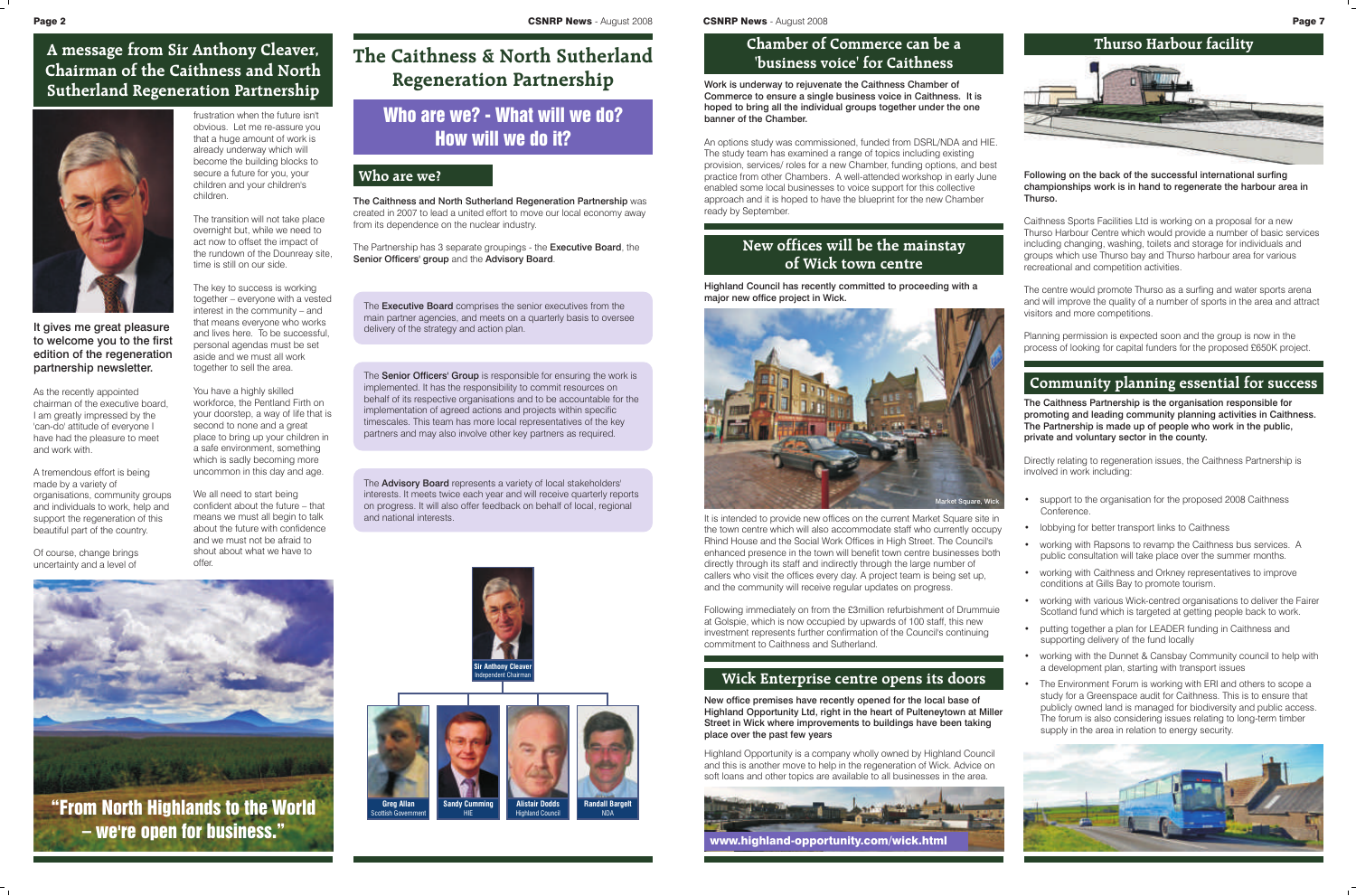# **How will we do it?**

**Sandy Cumming**, Chief Executive, HIE said "There are huge, world-class skills in Caithness and North Sutherland and lots of potential opportunities for the future. HIE has pledged an additional £12 million to help implement the regeneration plan."

# **For further information visit the website: www.caithness.org/regeneration**

### **What will we do?**

At the heart of the Regeneration Partnership is the **Caithness &** North Sutherland Action Plan. The Action Plan includes all of the activities needed to transform the local economy from one that is dependent on Dounreay to one that is not. The Plan is based on the Strategy for Caithness & North Sutherland that was produced, following public consultation, by the socioeconomic working group chaired by John Thurso MP.





Eann Sinclair is Programme Manager for CNSRP. He is working for The Highland Council, with funding from HIE and the NDA.



**Eilidh Gunn is the** Partnership's administrator, on secondment from The Highland Council.

The Partnership does not directly employ staff. Instead key partners such as HIE, The Highland Council and the NDA recruit or second staff qualified to undertake the jobs required to deliver the Caithness & North Sutherland Action Plan.





Louise Smith is Project Manager for the Pentland Firth Tidal Energy Project. She is employed by HIE with joint funding from HIE and the NDA.



Duncan Mackay works for The Crown Estate on wave and tidal developments. Whilst Duncan's role is UKwide, he is based here in Caithness.

The first "snapshot" of the Action Plan was published in December 2007. Snapshot 3 has just been published, and we will tell you at least once every 3 months what progress is being made by publishing updated "snapshots" of the Plan.

### www.scrabster.co.uk



Based on earlier infrastructure development and the growing reputation of the port, Scrabster Harbour Trust unveiled an ambitious £20 million blueprint in September 2007 for further infrastructure development of the port. The blueprint had two strands: the modernisation of the old fish market pier and the creation of a new deepwater quay in the existing deep-water basin.

The developments will consolidate Scrabster as a significant hub of economic activity for Caithness and North Sutherland. In particular, the developments will enhance the port's ability to accommodate growth in oil and gas activity on the Atlantic Frontier and marine energy developments in the Pentland Firth.

An economic impact assessment study has been commissioned, with financial support from the NDA, to measure the current and potential contribution of the port to the area's economy.

The Trust has engaged with the energy sector and other agencies to ensure that the developments address current and future port users' needs. A feasibility study regarding the redevelopment of the Old Fish Market Pier is soon to be completed with part-finance from Highlands & Islands Enterprise. Subject to finalising the funding package and obtaining statutory consents, construction will take place in 2009.

In April 2008 the Trust completed the purchase of 30 acres of land close to the port. This greenfield site, within half a mile of the port, is zoned for industrial use. The purchase greatly enhances the Port's options for accommodating a wide range of activities.

# **Home-shoring pilot could revolutionise contact centre industry**

Workers at Thurso's BT contact centre are taking place in a trial that could change the face of their industry and lead to increased job opportunities for local people in the future.



BT's pilot Home-shoring project is now up and running with workers at BT's facility on Thurso Business Park testing equipment designed for home working. BT has selected 13 volunteers to trial the equipment at home. The trial utilises high-speed broadband links to allow the workers to carry out the same jobs they would do in a traditional contact centre.

If the trial is successful there are potential cost savings for operators such as BT, but also increased job creation opportunities in areas such as Caithness and North Sutherland, where BT is already aware of the skills of the workforce. The technology may remove barriers such as travelling to work, and would allow people with family or other commitments, that can still attend flexibly in line with customer demand, to find well-paid employment.

If the pilot, which is part-funded by HIE, is successful the technology could be introduced on a wider scale by BT.

### www.btplc.com/news/articles

### **Dounreay Site Restoration Ltd (DSRL)**

The site closure programme at Dounreay is currently worth an estimated £80 million a year to the economy of Caithness and north Sutherland. This represents a significant proportion of the gross domestic product of the north Highlands. By 2025, when the decommissioning programme is all but complete the 2000+ people employed to work on the site by DSRL and the supply chain is likely to reduce to a handful of jobs.

DSRL and the NDA recognise they have a duty to manage the programme in a way that is sensitive to the local economy.

DSRL is leading initiatives on-site to help with the workforce transition to alternative employment, including career planning and business spin-out and by working with the NDA to support companies and agencies off-site to diversify the economic base of the area.

• Workforce transition: Plan-it is a voluntary, self-help development programme. It encompasses different training courses depending on people's needs and focuses on the personal goals and ambitions of each person and what they need to do to achieve them.

- Business spin-out: Services currently provided in-house by DSRL have potential to prosper beyond site closure as stand-alone businesses. Potential spin-outs identified so far include the environmental labs and training department, with work ongoing to develop business plans.
- Business start-ups: Highlands and Islands Enterprise has an office on the Dounreay site to give all staff access to services that include help and advice for starting a business.



# **First Minister Alex Salmond MSP to attend Caithness Conference 2008**

Following the successful Caithness conference held in September 2007 a commitment has been given to repeat the event in 2008 – this time outlining the progress made over the past year.

Scotland's First Minister, Alex Salmond MSP has indicated he will attend. It will be held on Monday 29th September 2008 – more details will follow soon.



Delegates at the 2007 Caithness Confe